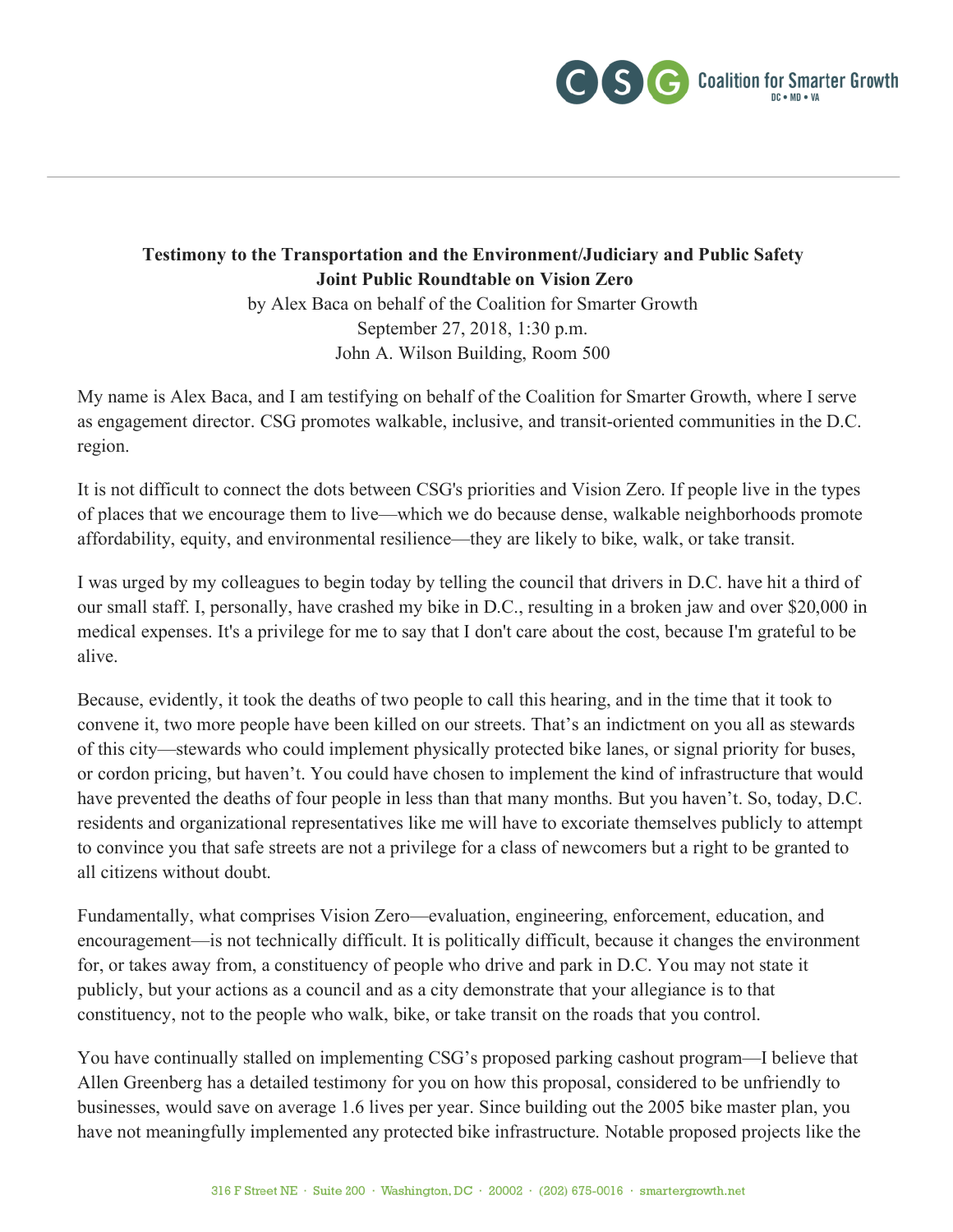6th Street NW bike lane are in political limbo, while the 16th Street bus lane plans are laughable, given DDOT's, and your, shying away from removing enough parking to truly create dedicated lanes.

Both MoveDC and the city's sustainability plan call for a bump to 25 percent in modeshare for pedestrians and bicyclists. So far, the District seems unwilling to achieve this target through any means other than asking people to bike or walk out of the goodness of their hearts. Induced demand doesn't just apply to highways; women and people of color are more likely to ride bikes when there are protected bike lanes. Bike lanes slow down car traffic, which in turn creates streets that are safer for people who walk.

Though this is an organizational testimony, I began my statement with personal anecdotes, and I would be remiss if I did not reinforce that the city's failure to take the hard steps to make Vision Zero, or something close to it, puts my life on the line. I began riding a bike for transportation in D.C., and doing so now cuts my costs substantially enough that I am able to afford to live here, on a nonprofit salary, and contribute to your tax base. Breaking my jaw on a D.C. street didn't stop me from riding a bike. You can't scare me. But your negligence is no doubt scaring others from making the same choice.

I should also note that I'm the person who sets up the action alerts with clickable form letters that result in what I've heard called "spam" in your inboxes. I'm the person who sends the emails to member lists encouraging people to contact you, our elected officials, and the administrators that you appoint, with pleas to take away space from cars, to slow down vehicular traffic, to dedicate space to bus lanes, to build more protected bike infrastructure rather than studying all of the above to death when national best practices for safe streets have long been established.

Maybe the deaths of four people in two months can do what no public input seems to have done, and convince you that you can no longer equivocate on this topic. Road space is limited, and making our streets safe for people who walk, bike, and take transit necessitates that you take space away from cars and their drivers. Cities own their streets: D.C.'s streets belong to you, Council, and to Mayor Bowser. That you won't—not that you can't, but that you have repeatedly demonstrated that you won't—make the streets that you are in charge of safer for people who aren't driving has left blood on your hands.

This region is growing; we can't stop people from coming here, one of the few places in the country where you can reliably count on economic mobility in a world that is becoming increasingly stratified. More people will mean more injuries and more deaths unless you intervene. That you must convene a hearing to establish the way to do so is an opportunity that I'm grateful for, and I thank you for this time. But doing this, instead of moving to take space away from cars and their drivers to create dedicated, safe infrastructure for vulnerable road users—the thing that you know you must do—verges on negligence.

I don't want to compel my organization's supporters to send you any more emails. I don't want to use our limited organizational capacity to stage demonstrations agitating over what you already know: That the blood on your hands is a choice. It's within your capacity to choose a different future.

The Coalition for Smarter Growth has, and will continue to, freely and willingly provided suggestions for dedicated bike and bus infrastructure, transportation demand management, and pedestrian safety. We reliably and consistently turn out people to public meetings and encourage our supporters to submit